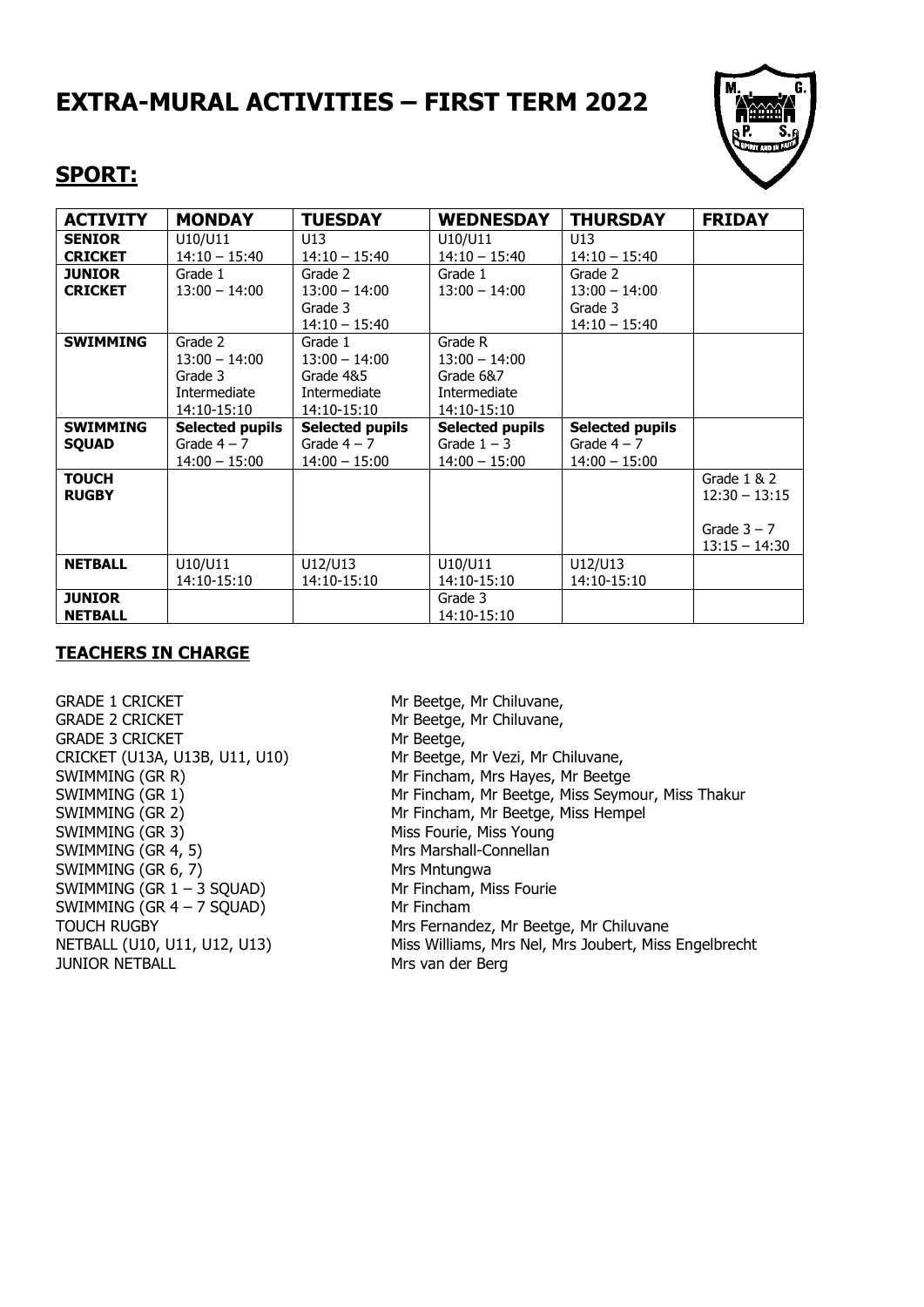## **EXTRA-MURAL ACTIVITIES – FIRST TERM 2022**



### **MUSIC AND CULTURE:**

| <b>ACTIVITY</b>                               | <b>MONDAY</b>                                | <b>TUESDAY</b>                               | <b>WEDNESDAY</b>                                             | <b>THURSDAY</b>                             | <b>FRIDAY</b>                                    |
|-----------------------------------------------|----------------------------------------------|----------------------------------------------|--------------------------------------------------------------|---------------------------------------------|--------------------------------------------------|
| <b>JUNIOR CHOIR</b>                           |                                              |                                              |                                                              |                                             | Grade 2, 3<br>$07:30 - 8:00$                     |
| <b>SENIOR CHOIR</b><br>(Audition only)        |                                              |                                              |                                                              |                                             | Grade $4 - 7$<br>$10:30 - 11:00$                 |
| <b>RECORDER</b>                               | Grade $2 - 7$<br>Advanced<br>$07:00 - 07:30$ | Grade $2 - 7$<br>Beginner<br>$07:00 - 07:30$ | Grade $2 - 7$<br>Intermediate<br>$07:00 - 07:30$             |                                             |                                                  |
| <b>GUITAR</b>                                 |                                              |                                              | Grade $4 - 7$<br><b>Beginners</b><br>12:30-12:50             | Grade $4 - 7$<br>Advanced<br>$07:00 - 7:30$ |                                                  |
| <b>A-CAPPELLA</b><br>(Audition only)          | Grade 6,7<br>$09:40 - 10:00$                 |                                              |                                                              |                                             |                                                  |
| <b>ENSEMBLE</b><br>(Audition only)            |                                              |                                              |                                                              | Grade $5 - 7$<br>$09:40 - 10:00$            |                                                  |
| <b>PERCUSSION</b><br>(Audition only)          |                                              | Grade 7<br>$09:40 - 10:00$                   |                                                              |                                             |                                                  |
| <b>ENVIRO CLUB</b>                            | Grade $4 - 7$<br>$14:10 - 15:10$             |                                              |                                                              |                                             |                                                  |
| <b>R.A.K CLUB</b>                             |                                              |                                              | Grade 6,7<br>$14:10 - 15:30$                                 |                                             |                                                  |
| <b>BREAKFAST</b><br><b>WITH BOOKS</b>         |                                              |                                              | Grade 7<br>7:00-7:30                                         | Grade 6<br>$07:00 - 07:30$                  | Grade 5<br>$07:00 - 07:30$                       |
| <b>STORY TIME</b><br>(Language<br>Enrichment) |                                              |                                              | Grade 2<br>$12:50 - 13:50$                                   | Grade 1<br>$12:50 - 13:50$                  |                                                  |
| <b>WRITER'S</b><br><b>WORKSHOP</b>            | Grade 6& 7<br>$14:10 - 15:10$                |                                              |                                                              | Grade 4 & 5<br>$14:10 - 15:00$              |                                                  |
| <b>CHESS</b>                                  |                                              |                                              | Grade 3-7<br>Beginner and<br>Intermediate<br>$14:10 - 15:10$ |                                             | Advanced<br>(Selected pupils)<br>$13:00 - 14:30$ |

#### **TEACHERS IN CHARGE**

JUNIOR CHOIR (GR 2,3) Miss Wilken, Miss Anderson SENIOR CHOIR **SENIOR** CHOIR **Miss Wilken**, Mrs Sobey RECORDER (Beginner) Miss Wilken, Mrs Sobey RECORDER (Intermediate) Miss Wilken<br>RECORDER (Advanced) Miss Wilken RECORDER (Advanced)  $ENSEMBLE (GR 5 – 7)$  Miss Wilken PERCUSSION Miss Wilken GUITAR (Advanced) and the matter of the Miss Wilken GUITAR (Beginner) Miss Wilken A-CAPPELLA Miss Wilken R.A.K CLUB (GR 6, 7) Mr Grest, Miss Hortop  $ENVIRO CLUB (GR 4 – 7)$  Mr Grest, Miss Hortop BREAKFAST WITH BOOKS  $(GR 5 - 7)$  Mrs Sobey<br>STORY TIME  $(GR 1)$ STORY TIME (GR 1) Mrs Oosthuizer<br>STORY TIME (GR 2) Miss Anderson STORY TIME (GR 2) WRITER'S WORKSHOP  $(GR 4 - 7)$  Miss Day  $CHESS (GR 4 – 7)$  Mrs Pieterse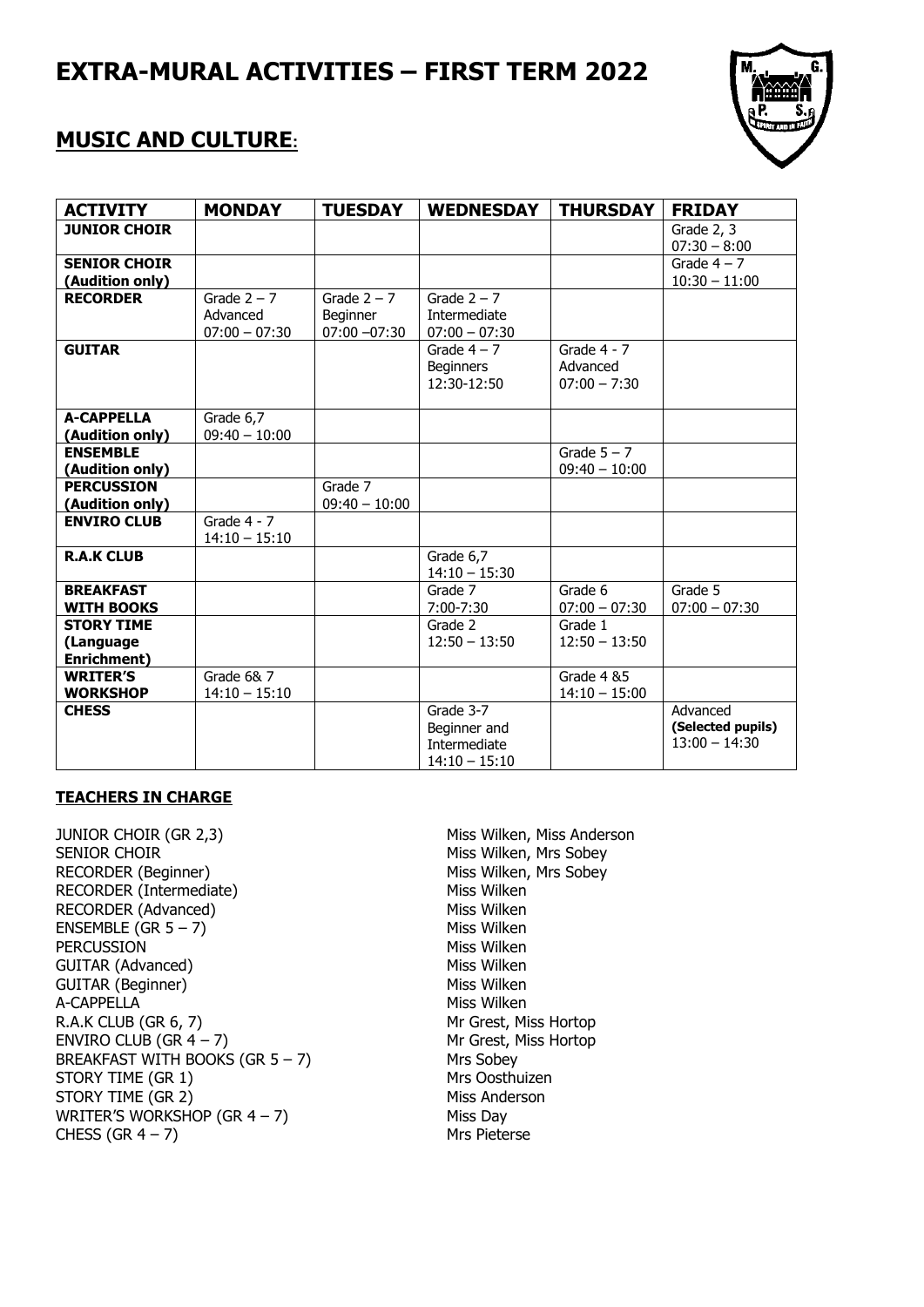#### **EXTRA MURAL ATTENDANCE AND COMMITMENT FORM 1 st TERM 2022**

#### **PLEASE RETURN FORMS BY Friday 21st January 2022**

| <b>SPORT:</b>                                   |  |
|-------------------------------------------------|--|
|                                                 |  |
| <b>Grade 1 Cricket</b>                          |  |
| <b>Grade 2 Cricket</b>                          |  |
| <b>Grade 3 Cricket</b>                          |  |
| Swimming (Grade R)                              |  |
| <b>Swimming (Grade 1)</b>                       |  |
| Swimming (Grade 2)                              |  |
| Swimming (Grade 3 Intermediate)                 |  |
| Swimming (Grade 4, 5 Intermediate)              |  |
| Swimming (Grade 6, 7 Intermediate)              |  |
| Swimming (Grade 1 - 3 Squad - Selected pupils)  |  |
| Swimming (Grade 4 - 7 Squad - Selected pupils)  |  |
| Cricket (U10)                                   |  |
| Cricket (U11)                                   |  |
| Cricket (U13)                                   |  |
| Touch Rugby (Grade 1 - 7)                       |  |
| Netball (U10)                                   |  |
| Netball (U11)                                   |  |
| Netball (U12)                                   |  |
| Netball (U13)                                   |  |
| <b>Junior Netball (Grade 3)</b>                 |  |
|                                                 |  |
| <b>MUSIC AND CULTURE</b>                        |  |
|                                                 |  |
| <b>Story Time Language Enrichment (Grade 1)</b> |  |
| <b>Story Time Language Enrichment (Grade 2)</b> |  |
| Junior Choir (Grade 2, 3)                       |  |
| Senior Choir (Grade 4 - 7) (Audition only)      |  |
| Recorder (Grade 2 - 7) (Beginner)               |  |
| Recorder (Grade 2 - 7) (Intermediate)           |  |
| Recorder (Grade 2 - 7) (Advanced)               |  |
| Guitar (Grade 4 - 7) (Beginner)                 |  |
| Guitar (Grade 4 - 7) (Advanced)                 |  |
| A-Cappella (Grade 6, 7)(Audition only)          |  |
| Percussion (Grade 7) (Audition only)            |  |
| Ensemble (Grade 5 - 7) (Audition only)          |  |
| Enviro Club (Grade 4-7)                         |  |
| R.A.K Club (Grade 6, 7)                         |  |
| Breakfast with Books (Grade 5 - 7)              |  |
| Writer's Workshop (Grade 4,5)                   |  |
| Writer's Workshop (Grade 6,7)                   |  |
| Chess (Grade 3-7) (Beginner and Intermediate)   |  |
|                                                 |  |
| <b>Chess (Advanced- selected pupils)</b>        |  |

| T. Fernandez |                            |  |
|--------------|----------------------------|--|
|              | <b>SPORTS CO-ORDINATOR</b> |  |

My child will comply with the MGPS Code of Conduct for Learners and will be committed to the activities of choice and attend all meetings, practices, matches and functions for which s/he is selected to represent the school. At sports or other functions, my child together with the other MGPS children will: (i) represent their school with pride and behave in a way that upholds their own, their peers and their schools' good reputation (ii) show team spirit and good sportsmanship (iii) support their own and other team members at all times (iv) accept the decision of the referee without question (v) not make rude comments to the opposing team or members of their own team who have made a 'mistake' (vi) sit together when without question (v) not make rude comments to the opposing team or members of not playing, watch other teams play and encourage other players at all times (vii) in the absence of a teacher, follow instructions from the coach, parent or student in charge or present (viii) not behave in a greedy, unmannerly way (ix) thank the host and referees after the match.

**\_\_\_\_\_\_\_\_\_\_\_\_\_\_\_\_\_\_\_\_\_\_\_\_\_\_\_\_\_\_\_\_\_\_\_\_\_\_\_\_\_\_\_\_\_\_\_\_\_\_\_\_\_\_\_\_\_\_\_\_\_\_\_\_\_\_\_\_\_\_\_\_\_\_\_\_\_\_\_\_\_\_\_\_\_\_\_**

**NAME OF CHILD: \_\_\_\_\_\_\_\_\_\_\_\_\_\_\_\_\_\_\_\_\_\_\_\_\_\_\_\_\_ GRADE: \_\_\_\_\_\_\_\_\_\_\_\_\_\_\_\_\_\_\_\_\_\_\_\_\_\_\_\_\_\_**

**SIGNATURE OF CHILD: \_\_\_\_\_\_\_\_\_\_\_\_\_\_\_\_\_\_\_\_\_\_\_\_\_\_\_\_\_\_\_\_\_\_\_\_\_\_\_\_\_\_\_\_\_\_\_\_\_\_\_\_\_\_\_\_\_\_\_\_\_\_\_\_\_\_\_**

SIGNATURE OF PARENT/GUARDIAN: **\_\_\_\_\_\_\_\_\_\_\_\_\_\_** 

**C. Morgan PRINCIPAL**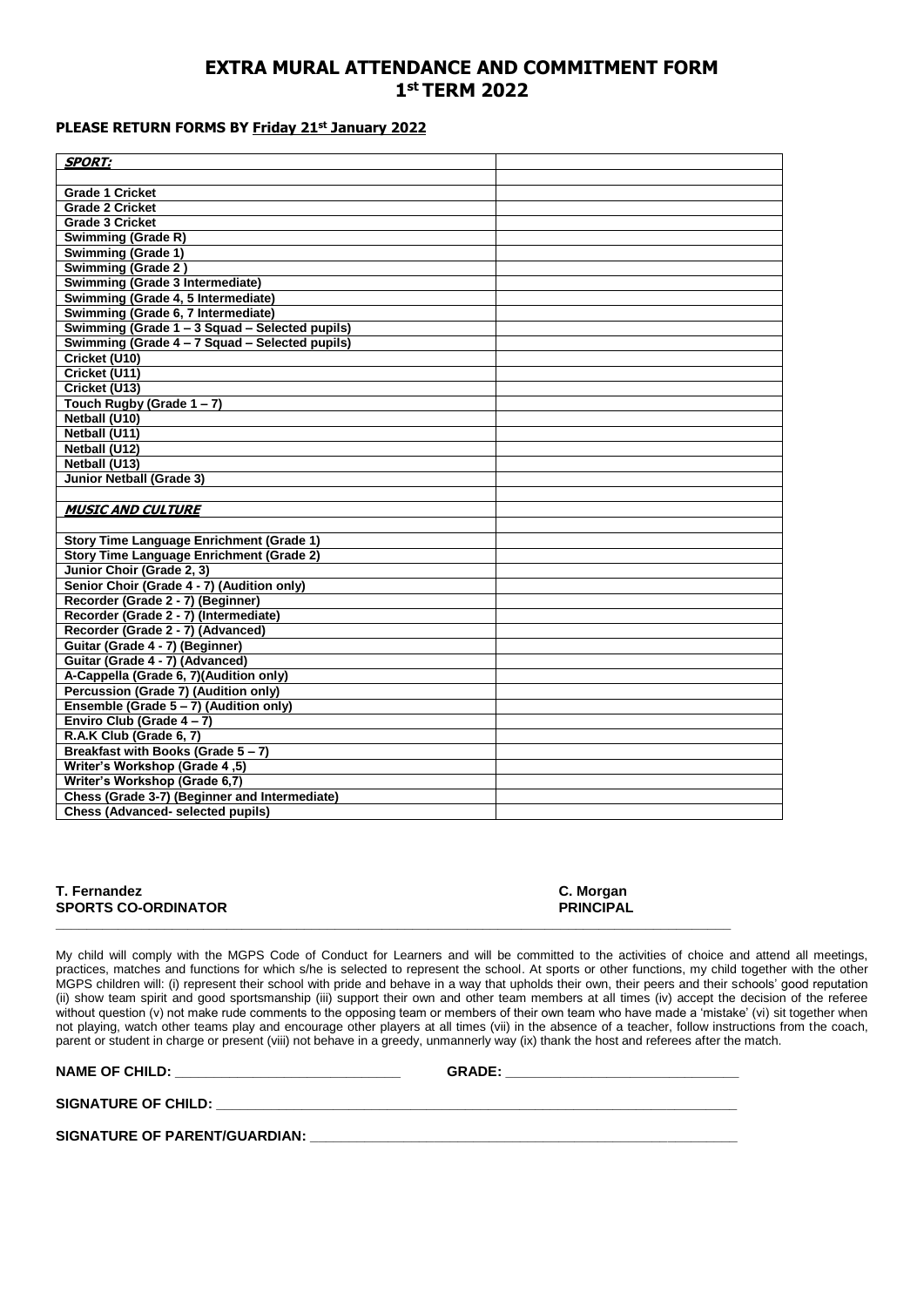

# **Manor Gardens Primary School**

## **Extra Mural Activities**

## **Term 1 2022**